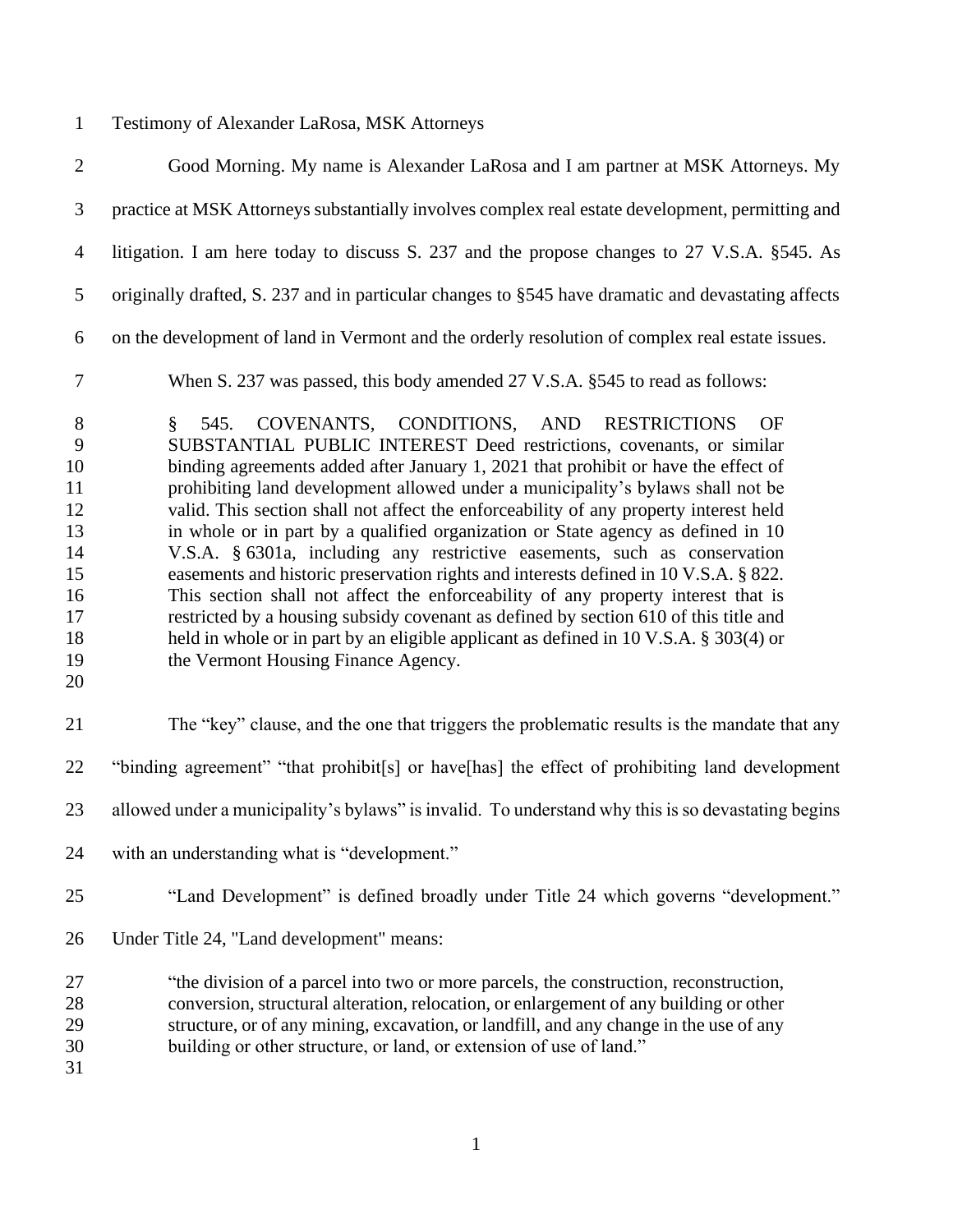Countless forms of "land development" are permissible under a municipalities bylaws including subdivision, commercial development, minor changes to a structure, residential expansions from single family residence to duplex, the creation of a home occupation, the development of an AirBnB, really *anything* is development short of a change in ownership. Thus, anything – the construction of a deck, the paving of a driveway, the fill of a wetland, the change from a clothing store to deli, constitutes "land development" which falls within the ambit of amended §545.

 By a textual reading of the §545 as it was passed, two private parties cannot agree in *any* binding way to limit or manage any of those activities which constitute "development" on their lands. This is a core necessity for land development to occur. Both as a tool for neighbors to use to manage development and as a functional necessity. To illustrate how common and critical the ability to enter into binding agreements that *have the effect* of prohibiting some level of development otherwise allowed, here are ten are so examples of matters I have been involved with in just the last year where this need was critical.

 1. Party and neighbors own property adjoining large field. Developer proposed large residential care facility, memory care facility, and residential townhomes, many of which are affordable units. Neighbors were concerned about increased noise and traffic and with the safety of a shared access drive. Parties negotiated a change to the building orientation, scope and scale and reached a binding settlement agreement that limited the scope and scale of the development to a lower number of units than what zoning would allow. Had the parties not reached such an agreement the development would have lagged in the Court system for two years, or even three, and the development likely would have been abandoned as the profit margin eroded and/or the financing would have been lost. The settlement came with covenants and easements all which gave both parties clarity and security and which allowed the development of a critical project to proceed.

 2. Party proposed 74 units of priority housing, 25% of which is affordable. Neighbors objected to scale of development and conformity zoning regulations. What was "allowed" under zoning was a complex question that involved split lot zoning issues, density bonus questions, lot coverage issues and ambiguity as to rights over a shared access easement. Appeal ensued after town issued permit. Party-developer faced litigation costs, time delay and decided to agree with neighbors, in a binding manner, to reduce the scale of project so as to get project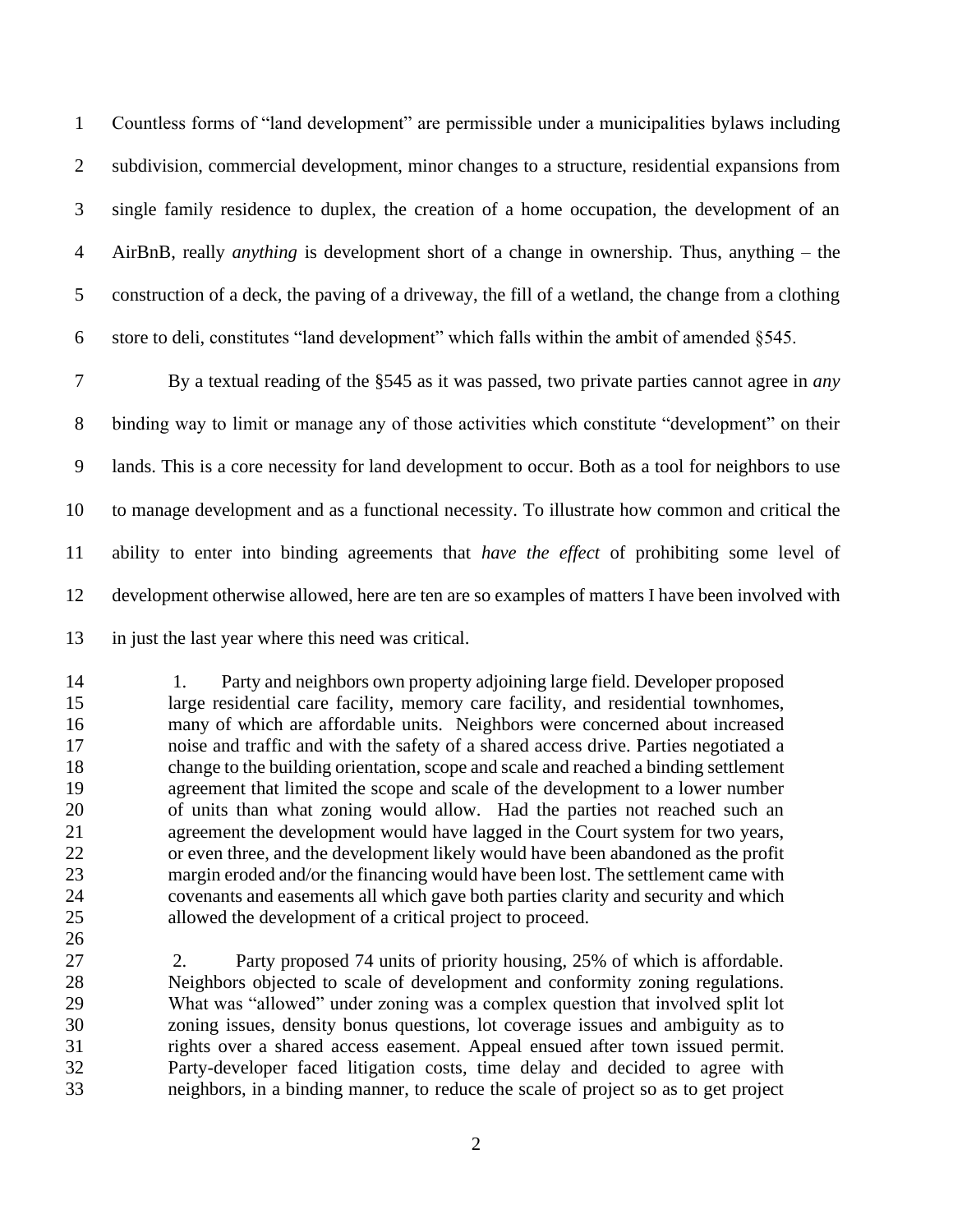under way and build the critical housing. Instead of 74 units, parties agreed on proposal with mandatory setbacks (which prevent further development of certain areas on lot) and 55 units instead of 74. Under the amended section 545 as passed by this body, this deal is illegal. You are therefore forcing party and neighbors to litigate the project through years of appeals. I can tell you with certainty, facing that option, party would simply have walked away from project. The housing would not have been built.

 3. Party is heir to existing settlement agreement and covenant concerning development on a neighboring parcel of land. Current owner proposes development which party believes is inconsistent with the scope of the existing settlement and covenant (proposal was for housing and commercial uses which appeared to be permitted under the Town bylaws). Parties have two choices, resolve the dispute so as to amend and revise the easement and covenant in a mutually agreeable manner and execute new revised covenants to allow some development but not the full scope of commercial development allowed under the bylaws, or litigate what the covenant means – a very costly and time consuming process – and what the bylaws would actually allow. Their decision after many hours of hard work with counsel on both sides was to execute an agreement with new covenant setting forth a compromise development plan and limitations. The result is neighborhood harminony as opposed acrimony and years of litigation. This would be illegal and impermissible under the new section 545. As the law exists today, the parties would have no option but to engage in tens of thousands of dollars in litigation costs in a zero sum environment with no effective tool to resolve the dispute and provide certainty.

 4. Party operates farm and farm based business. Party wants to subdivide and sell off a portion of their land so as to fund investment in farm operations. Farmer is concerned about the development of a competing farm stand operation right next door, development of other commercial operations (allowed under the bylaws) as those may affect crops and field, and wants to manage lot size so as to ensure large single family lots result. Thus, party subdivided property with covenants that any owner shall not sell agricultural products from the land, shall not operate a commercial business other than limited home occupations and shall not further subdivide property. This allowed farmer to obtain capital to improve farm operations and accessory on farm business. This arrangement, and these covenants, would be void and illegal as they have the "effect" of preventing development.

 5. Party operates popular neighborhood restaurant. Leases portion of restaurant's land to tenant. Tenant signs binding agreement stating that tenant shall not operate a competing restaurant on the land. This is completely standard in the practice of real estate it would be void and illegal as a "binding agreement" that has the "effect of preventing development" otherwise allowable. If party could not lease the land with the "non-compete" requirement, the land would not have been leased. Thus, the effect is not towards "adaptability," but rather a removal of options from the market. Faced with certainty or uncertainty, parties choose certainty.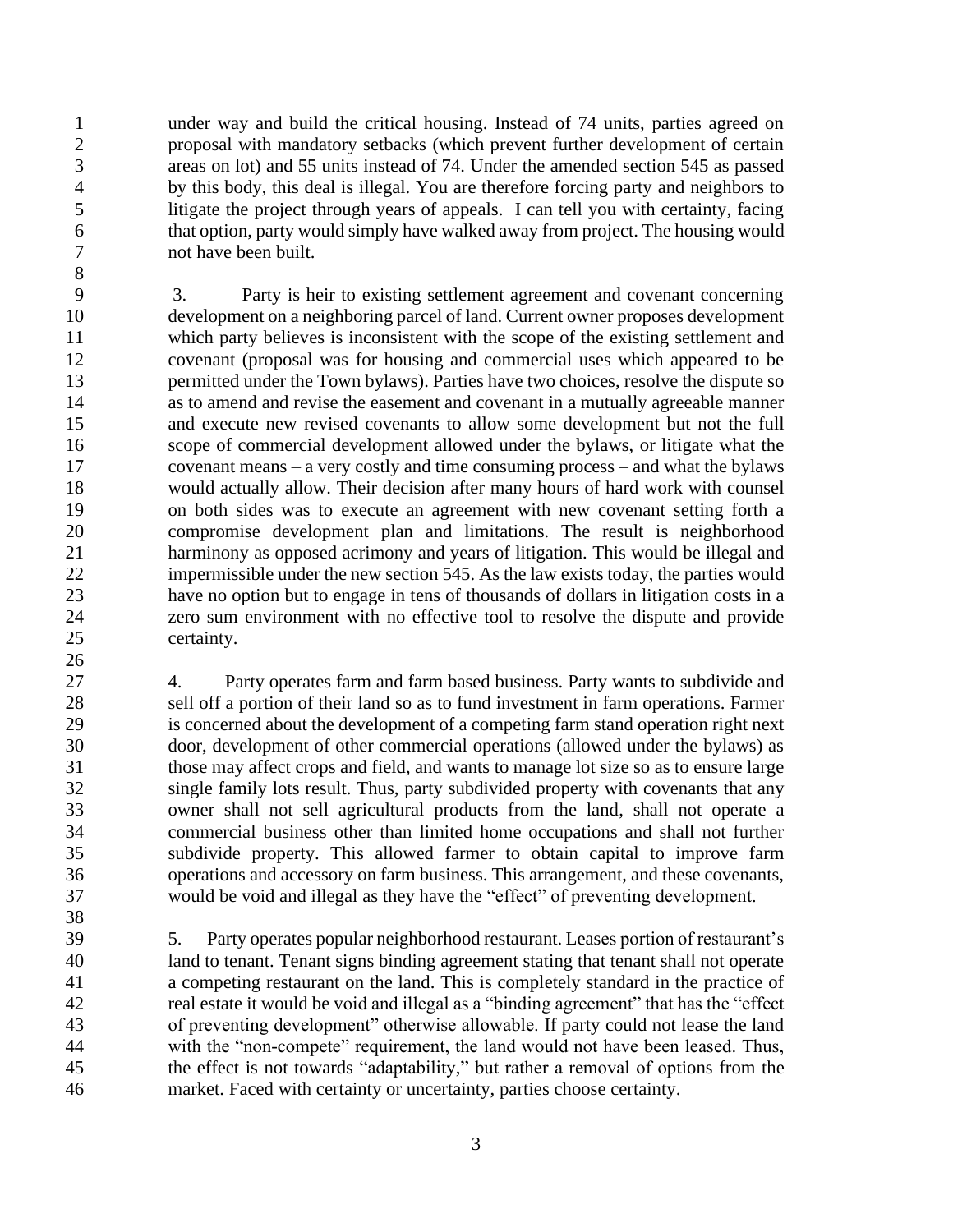6. Party is subdividing property behind house. Subdivided property is in mixed use district and commercial development is allowed (such as an inn, or bed and breakfast) by the bylaws. The access by driveway to the subdivided property which passes through party's property runs approximately 25 to 30 feet away party's house. Party seeks to ensure that the driveway to the new parcel is not used by the general public so as to ensure privacy. Thus party subdivides with an easement for access that limits easement to use by "single family residences" and not "commercial" uses. This is done to reasonably prevent purchaser from developing a commercial business close to clients home that might otherwise be allowed under the Town's bylaws. This is void and illegal under your changes. The result again will not be a subdivision of the land with unrestrained use. Rather the result will be no subdivision.

 7. Party's property abuts neighbors' property. Neighbor uses driveway on party's property to access their property. Neighbor has no deeded right to use driveway. Neighbor proposes to expand development on his property. Party disputes neighbors' legal right to access over Client's driveway. Parties dispute complex legal questions of prescriptive rights, preexisting use, and whether additional development as proposed would overburden easement. Parties seek to resolve matter by executing new easement deed that grants neighbor rights to use driveway but use is limited to just a certain amount of development below what zoning might otherwise allow (i.e. to a single family residence, duplex, or two single family residences, and only home occupation commercial uses). This agreement allows peace to prevail. This agreement is void and illegal under your changes. 

 8. Party has concerns as to neighbors' proposed creation of solar field. Seeks greater setbacks and is concerned about impacts on septic field that extends onto developers property. Parties resolve the matter, with a covenant that limits the size and scope of solar field so as to address impact concerns. Effect is to prohibit a certain amount of development otherwise allowable. This is yet again impossible and illegal under Section 545.

 9. Party uses stream to fish, swim, kayak. Large development is proposed uphill of stream. Development will have stormwater effect on stream and fish populations. Zoning allows for a certain amount of lot coverage by impervious surface which in turn allows development to encompass a certain amount of commercial and residential uses. Party and developer face complex legal fight over stormwater runoff pollution and zoning's ability to regulate downstream impacts. In lieu of complicated litigation, parties agree via binding settlement agreement on a reduced development scope. Development proceeds. Void under new Section 545.

 10. Party seeks to subdivide large 50+ acre parcel and create neighborhood development. In to obtain reasonable rate of return for investors and pay for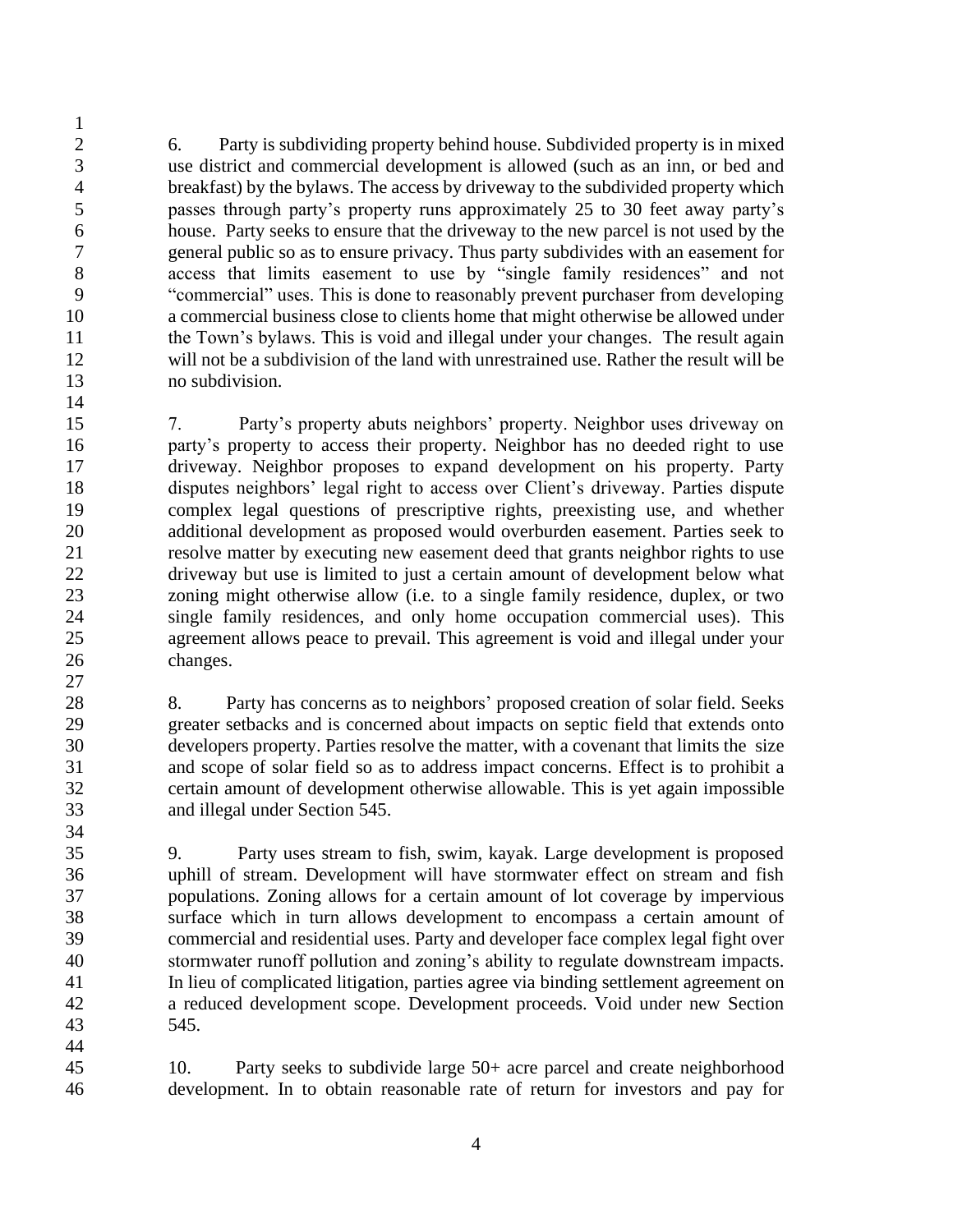necessary infrastructure (roads, sewer, power), economic analysis shows that two acre lots are necessary. In order to sell lots that maintain value, development must come with covenants that the lots are not further subdivided, that certain lands must be help open on each parcel, and that no commercial use beyond the basic home occupation is allowed. This is standard and necessary for these types of subdivisions.

 These are just several examples. There are probably a hundred more examples I could come up with that illustrate just how wide reaching and problematic the amended section 545 is to the practice of real estate in Vermont. One question I want to also flag is what is the result of this law in a town *that doesn't have zoning bylaws?* 

 As soon as I saw the issues with amended §545 I communicated with Senator Sirotkin and to his credit he and his team immediately understood the issues. I worked collaboratively with them over the late fall to develop the changes you see today.

 As amended, §545 is limited in effect. As proposed the effect is minor. Parties generally do not have disputes over small accessory units, and such units rarely have an impact on the overall pattern of development, or other parties' abilities to use and enjoy their land. Further, there are limited easements, covenants, or the like that inadvertently affect the ability to develop an assessor dwelling unit.

 In some drafts there was a discussion about expanding the change so as to make any agreement that prohibited the development of "multi-family" units would be void. That is problematic because of how much more complicated the development of a "multi-unit" building is. The term "multi-unit building" encompasses any size development. Such developments are potentially limited or prohibited by a large complex web of easements, deed restrictions and covenants.

 For example, 10 unit complex might need a certain amount of parking. If two landowners execute a septic easement in year 1 (2021), it may be impossible in year 2